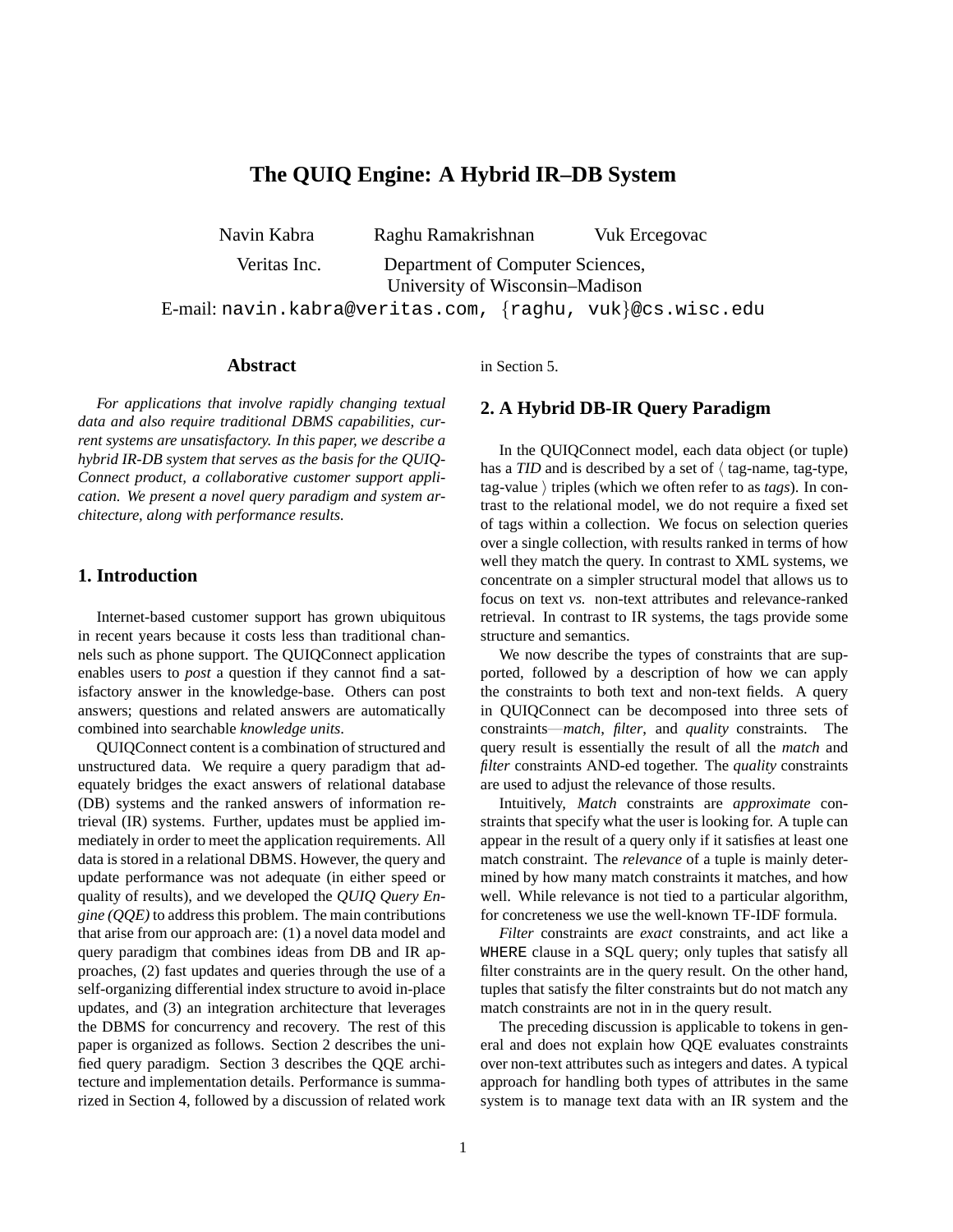other data using an independent database engine. However, this approach has performance limitations since a constraint from one engine cannot be used to prune results in the other. Furthermore, it does not support the range of queries that we aim to support. For example, we cannot express find "inexpensive car under 5 years".

In our hybrid approach, text and non-text data can be combined in a single index. The basic idea is to map nontext data to pseudo-keywords that cannot be confused with actual keywords of text. Now, each distinct value that a nontext attribute in the database might take is mapped to one or more of the pseudo keywords. The mapping scheme can differ based on the data-type of the attribute. In some cases, the mapping scheme might contain collisions, necessitating the use of post-processing to remove false positives.

This approach allows us to compute relevance even for constraints on non-text fields, using a common TF-IDF framework. Relevance calculation for quality constraints is a special case of this framework.

#### **3. System Architecture**

QQE consists of a DBMS that holds all the base data and an external *index server* that maintains the unified index. Inserts/Updates are made directly to the DBMS. The index server monitors these updates to keep its indexes current. It can also be updated in bulk-load mode. Data retrieval is done by querying the index server.

The primary data structure in the index server is an *inverted index* that maps each token appearing in an attribute to a *TIDLIST*. Each entry of the TIDLIST is a TID and a count that represents the number of times the token appears in the given attribute of the TID's tuple. Entries are sorted in descending TID order, i.e., youngest tuples first, and an entry does not appear for counts of zero token occurrences.

Our basic idea is to *defer applying update operations* to the persistent store of an index server. Updates are handled in three steps: (1) Changes to the database are written to a special JOBS table as a part of the same transaction. (2) The JOBS table is continually polled by the index server and changes are incorporated into an in-memory differential index structure, referred to as the *dynamic index*. (3) The persistent on-disk index, referred to as the *static index*, is periodically refreshed to absorb the dynamic index. These details must be transparent to data retrieval operations, and therefore retrieval operations have an additional step of checking results against the *dynamic index* to adjust for changes that have not yet made it to the *static index*.

This approach allows us to disregard random updates and optimize persistent index structures as if they were static, since they are refreshed offline and accessed sequentially. Since query processing time is dominated by processing constraints to identify the top results, these index optimizations dramatically improve performance. Periodic refreshes can also be combined with analysis/mining of query and update traces to make the system self-tuning at the storage level, extending the current state of the art (which has concentrated on the choice of indexes). Furthermore, related data such as statistics are regularly refreshed as a sideeffect. A final benefit of a self-organizing index is in evolution flexibility. For example, format changes may be incorporated by simply restarting the server process with a new version of the executable, which can read the old format and write the new format during a refresh.

Concurrency requires only short term latches protecting the in-memory data-structures since the disk structures are never written. For recovery, the JOBS table is effectively used as a *redo log*. All jobs that have a timestamp newer than the timestamp of the static index are fetched and reapplied at system start-up time.

## **4. Performance**

In this section, we report on the results of a performance study of QQE. Details can be found in [8]; we just summarize the results below.

We studied how performance scales with query size. It scales close to linearly with increasing document size and number of documents. It scales super-linearly as the number of query tokens is increased, but this can be offset significantly by certain optimizations we implemented.

For studying updates, we measure the throughput for insert-only, update-only, mixed insert-update, and bulk-load workloads as the number of jobs increase and as the average job size increases. For studying the effect of merging static and dynamic indices on queries, we vary the time interval for merging all partitions versus workloads consisting of queries, insert-only, update-only, and a mix of inserts and updates. Details can be found in [8].

Finally, we designed a comparative study against a DBMS Text Extension (*DBMS-TE* for short) of a commercial database. Several issues had to be addressed. First, QUIQConnect supports data-types whose content is stored on the file-system and referenced by names stored in relational tables. These data-types were converted to native data-types supported by DBMS-TE. Second, queries used for QQE have to be translated to SQL with text extensions. Finally, when making measurements during the experiments, we need to insure that the state of DBMS-TE corresponded to that of QQE (e.g., whether the inserted tuple is visible to queries).

The query experiments show QQE out-performing DBMS-TE by 60% to over an order of magnitude. However,the DBMS-TE performed better for bulk-loads and converting an unoptimized structure to an optimized structure. However, QQE out-performed DBMS-TE for work